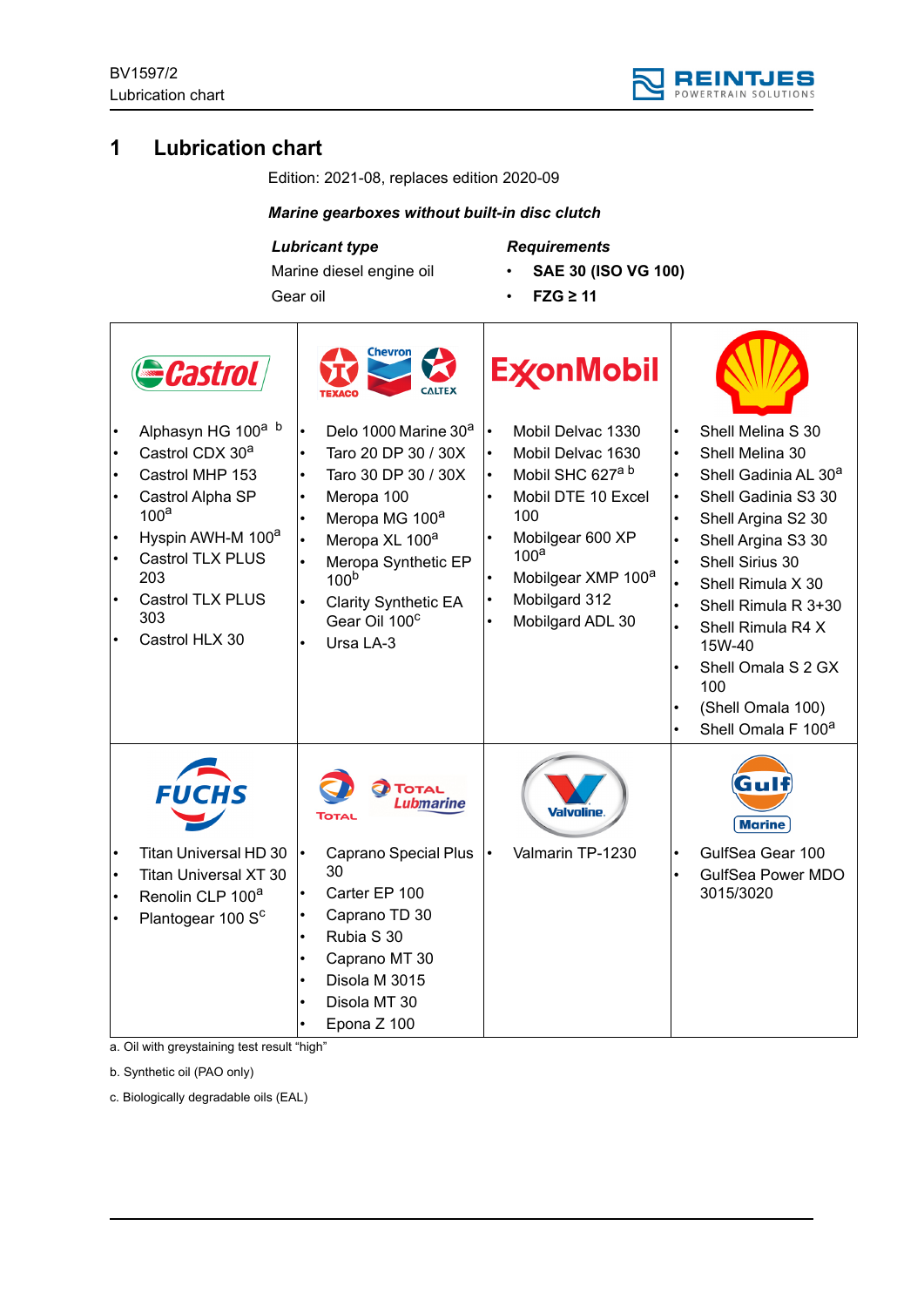



a. Oil with greystaining test result "high"

b. Synthetic oil (PAO only)

c. Biologically degradable oils (EAL)

## **Observe when selecting oil for use in REINTJES gearboxes:**

- If the oil temperature is lower than
	- + 10 °C / 50 °F (SAE 30)
	- + 15 °C / 59 °F (SAE 40)

a sump heating installation is required (special equipment must be fitted to the gearbox).

- Lubricants approved by REINTJES meet all operational requirements and need no further additives. Further additives may even be harmful.
- Observe the manufacturer's safety data sheet for safely handling the lubricant.

#### **Observe when changing oil:**

- Observe the oil change intervals and oil analysis intervals specified in the operating manual.
- Replace filter elements when changing oil. Clean the venting filter thoroughly. Carry out a first check for contamination approx. 12 hours after commissioning.
- The oil level must be between the dipstick markings. The operating oil volume indicated on the type plate or the drawing of installation is a reference value.
- For flushing and cleaning of the gearbox use the operating oil. Remove cleaning oil from gearbox, oil filter and heat exchanger as thoroughly as possible.
- The gearbox is filled with VCI preservation oil when delivered. When the gearbox is put into operation, drain the VCI preservation oil and fill in operating oil. Any small amount of VCI preservation oil remaining may be mixed with the operating oil.